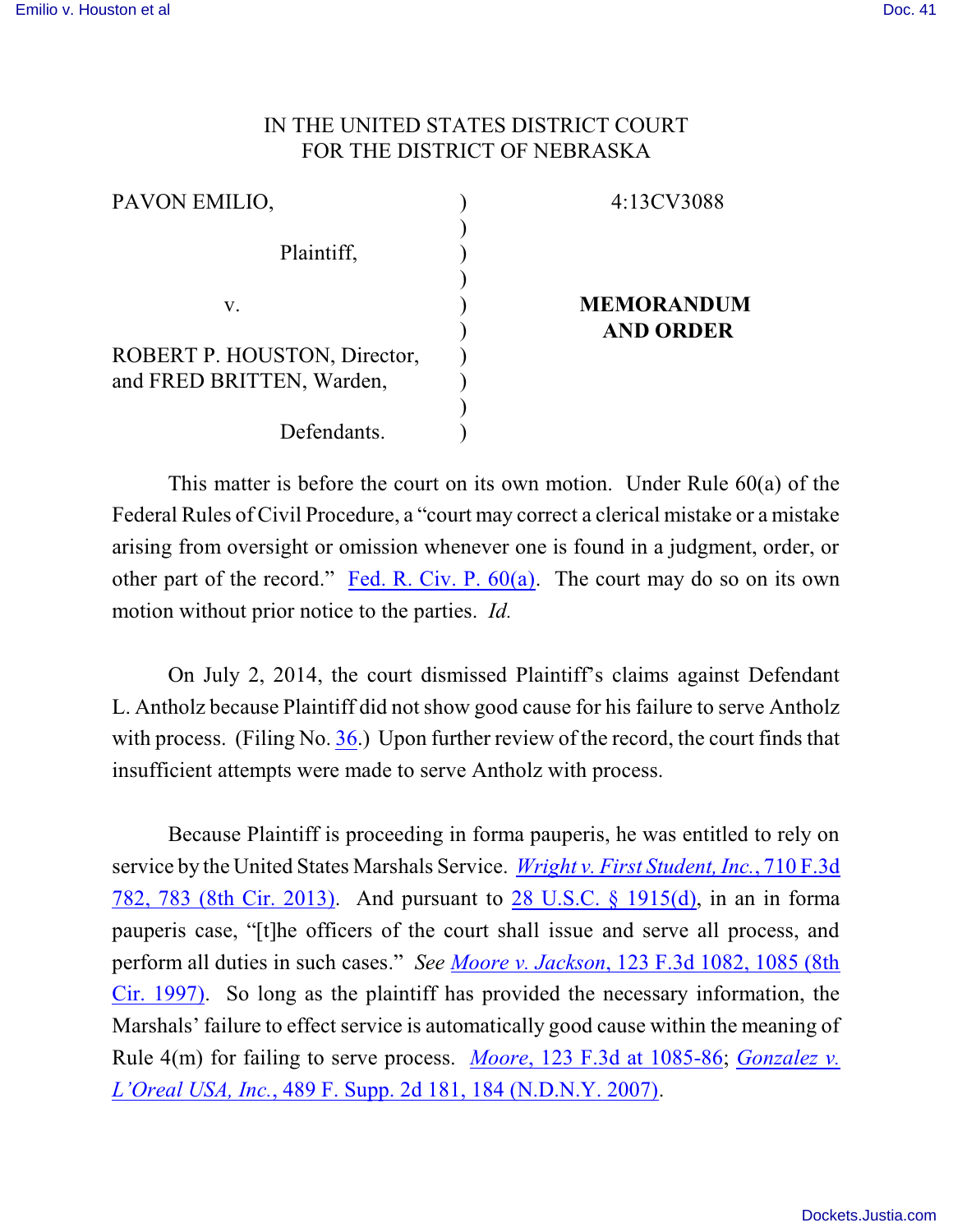Here, Plaintiff provided the name and address for Antholz on the summons form he completed and returned to the court on April 11, 2014. (*See* Filing No. [31](http://ecf.ned.uscourts.gov/doc1/11313004104).) The Marshal attempted service by certified mail on April 30, 2014. When the mail was returned as "unclaimed," no further attempt at service was made. (*See* Filing No. [32](http://ecf.ned.uscourts.gov/doc1/11313044024).) The court finds this attempt at service was insufficient where no attempt was made to personally deliver a copy of the summons to Antholz at the address provided by Plaintiff. Accordingly, the court will direct the clerk's office to forward Filing Number 31 to the Marshal, along with copies of Plaintiff's Complaint, and to complete and forward any other necessary forms, including the Marshal's formUSM- $285.<sup>1</sup>$ 

IT IS THEREFORE ORDERED that, on the court's own motion:

1. The court's previous order dismissing Antholz as a defendant from this action (Filing No. [36](https://ecf.ned.uscourts.gov/doc1/11313060670)) is rescinded.

2. The clerk's office is directed to complete the form USM-285, and any other required forms, and forward it, the Complaint, and Filing Number 31 to the Marshal for service of process on Antholz. The Marshal shall serve the summons and Complaint without payment of costs or fees.

3. The clerk's office shall set a pro se case management deadline using the following text: September 29, 2014: check completion of service.

<sup>&</sup>lt;sup>1</sup>Plaintiff is cautioned that it is *his* responsibility to properly identify Antholz and where he can be served. *See Gustaff [v. MT Ultimate Healthcare](http://westlaw.com/find/default.wl?ft=Y&referencepositiontype=S&rs=btil2.0&rp=%2ffind%2fdefault.wl&serialnum=2012711091&fn=_top&referenceposition=3&findtype=Y&vr=2.0&db=0000999&wbtoolsId=2012711091&HistoryType=F)*, No. 06CV 5496 (SLT)(LB), 2007 WL 2028103, at \*3 [\(E.D.N.Y June 21, 2007\)](http://westlaw.com/find/default.wl?ft=Y&referencepositiontype=S&rs=btil2.0&rp=%2ffind%2fdefault.wl&serialnum=2012711091&fn=_top&referenceposition=3&findtype=Y&vr=2.0&db=0000999&wbtoolsId=2012711091&HistoryType=F); *[Gonzalez](http://westlaw.com/find/default.wl?ft=Y&referencepositiontype=S&rs=btil2.0&rp=%2ffind%2fdefault.wl&serialnum=2012386902&fn=_top&referenceposition=184&findtype=Y&vr=2.0&db=0004637&wbtoolsId=2012386902&HistoryType=F)*, 489 F. [Supp. 2d](http://westlaw.com/find/default.wl?ft=Y&referencepositiontype=S&rs=btil2.0&rp=%2ffind%2fdefault.wl&serialnum=2012386902&fn=_top&referenceposition=184&findtype=Y&vr=2.0&db=0004637&wbtoolsId=2012386902&HistoryType=F) at 184. If Antholz cannot be effectively served with process at the address Plaintiff has provided, the failure will be imputed to him, and his claims may still face dismissal pursuant to Rule 4(m).